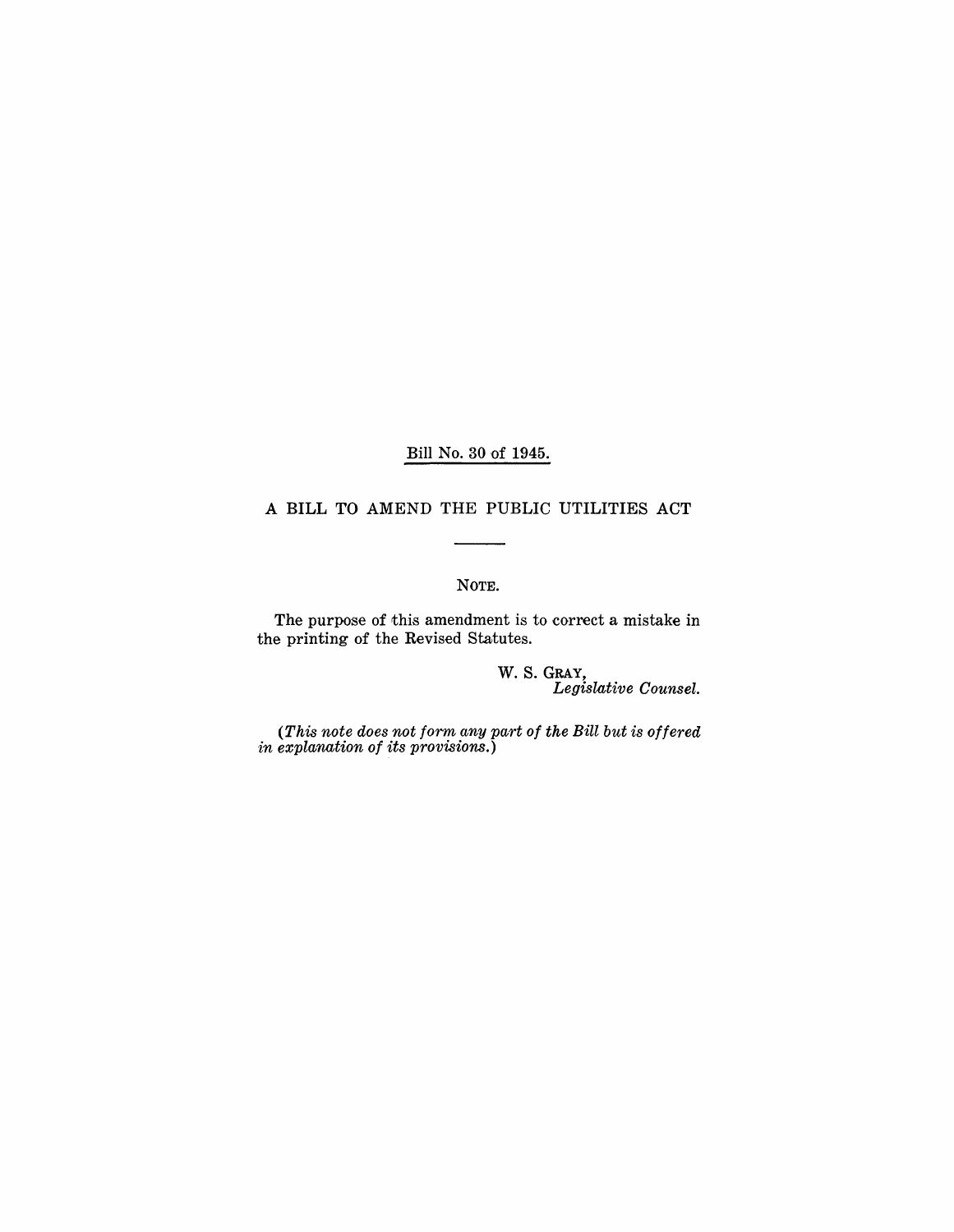# **BILL**

#### No. 30 of 1945.

An Act to amend The Public Utilities Act.

## *(Assented to* , 1945.)

HIS MAJESTY, by and with the advice and consent of the Legislative Assembly of the Province of Alberta, enacts as follows:

1. The Public Utilities Act, being chapter 28 of the Revised Statutes of Alberta, 1942, is hereby amended as to section 62 by striking out the word "adequate," where the same occurs in the fourth line of subsection (2) thereof, and by substituting therefor the word "inadequate".

2. This Act shall come into force on the day upon which it is assented to.